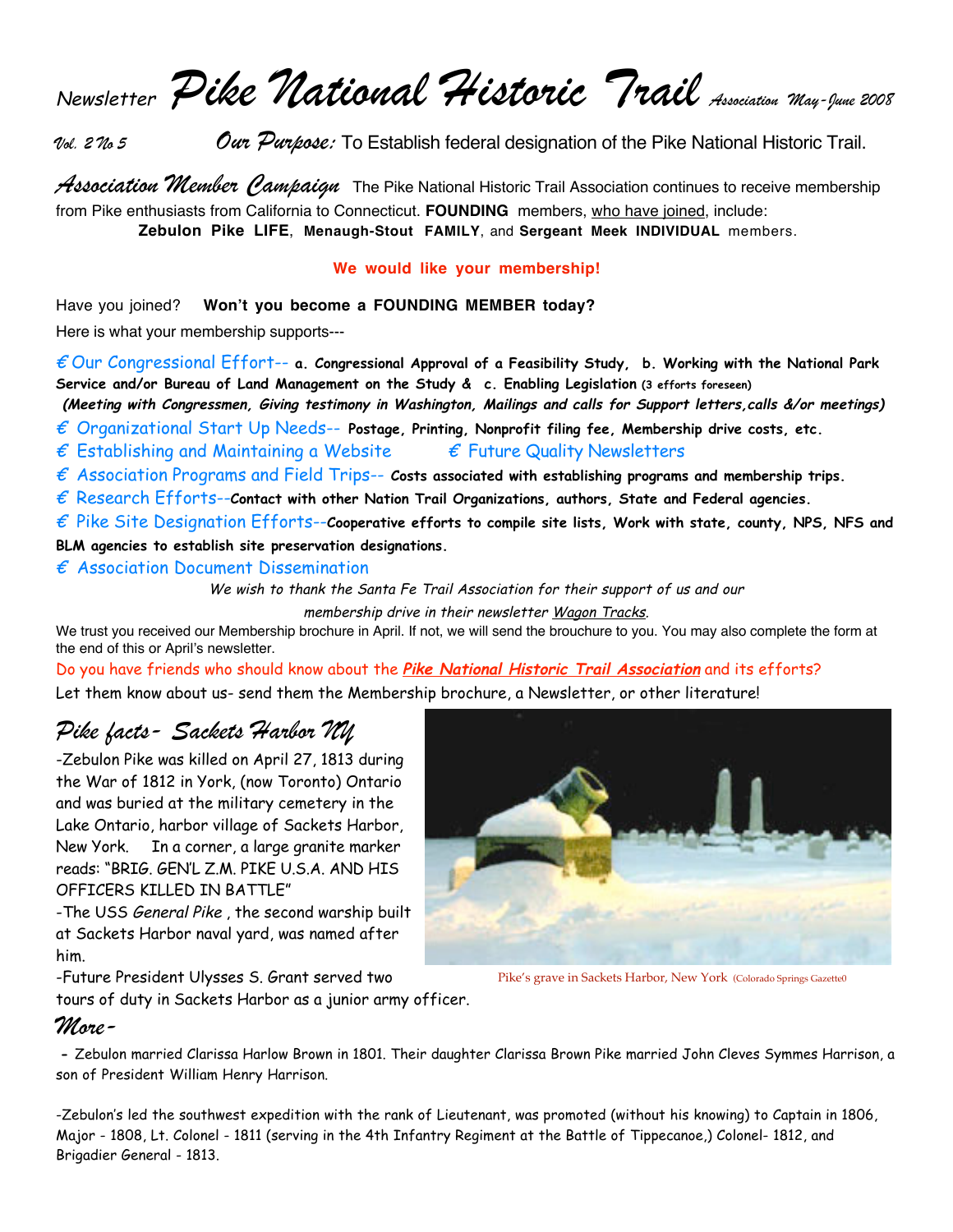Newsletter *Pike National Historic Trail Association May-June 2008 Page 2*

### *Walking in their Footsteps-*By Allan Vaily

**O**ne of our new members wrote- "I would like to make application to become a member of the Pike National Historic Trail Association. ... I have walked a great deal of the Arkansas river wondering if I might, without knowing for certain following a small area they passed over so long ago."

Glenn got me to thinking about a time over eleven years ago when I walked with my golden retriever (she's still alive) along the Missouri River off I-90 in Chamberlain SD thinking much the same as Glenn but rather about Lewis

Hill and the Grand Staircase down to the Missouri River

Fort Bellefontaine sign at top of hill overlooking the Missouri- West Alton MO

and Clark. I had just completed a school year (in Illinois) (closure- right teachers?), went to visit my niece, and had some time. So I listened, smelled, and felt the footsteps of Clark on horseback and the men pulling the boats up the Missouri. Our second grandson was born the next day in Ft. Collins CO.

As a retired person I have spent the past 9 months walking in Pike's footsteps.

- Have you seen the Grand Staircase placed to the Missouri River by the WPA at **Fort Bellefontaine** (the old fort where Pike left for the Southwest is not there and it's NOT where current maps show it?) Imagine the gathering of 51 Osage, and Pike and his men carrying boats and provisions down the hill to the Missouri. There is no marker for this event on and about July

14, 1806, (but there is a marker for the 3rd encampment for Lewis and Clark.)

- Imagine Pike passing the petroglyphs on the cliff walls near **Columbia MO**. Its now the KATY trail, part of the American Discovery Trail and the Lewis and Clark Trail.

- Climb snowy **Mt. Rosa** (the closest Pike came to climb the small blue cloud.) What an aerie feeling walking where Pike was! See the March Newsletter (p. 1) for those pictures. The Association plans to retrace Pike's steps and continue the 11 miles Pike didn't get attempting Pike's Peak.

- I decided not to walk through **Grape Cree**k near Silver Cliff CO in the Wet Mountain Valley to see if I would get frostbite. I know the father of the grandson I held in Ft. Collins 11 years ago would have, had he been with me.



Mosca Pass from Sand Dunes-John C Frémont with guide Kit Carson passed over here. AV



- Barb Irwin, National Park Service at **Great Sand Dunes NP** in CO,

<--Grape Creek- Wet Mtn. Valley & Sangre de Cristos near Silver Cliff CO AV



Sand Dunes NP (left) AV

Pike and his men did so long ago- walking out there. She also showed me where John C. Frémont closed the Sangre de Cristo mountains.

Looking south from Great Sand Dunes NP Pike on the west side of Sangre de Cristo San Luis Valley CO. AV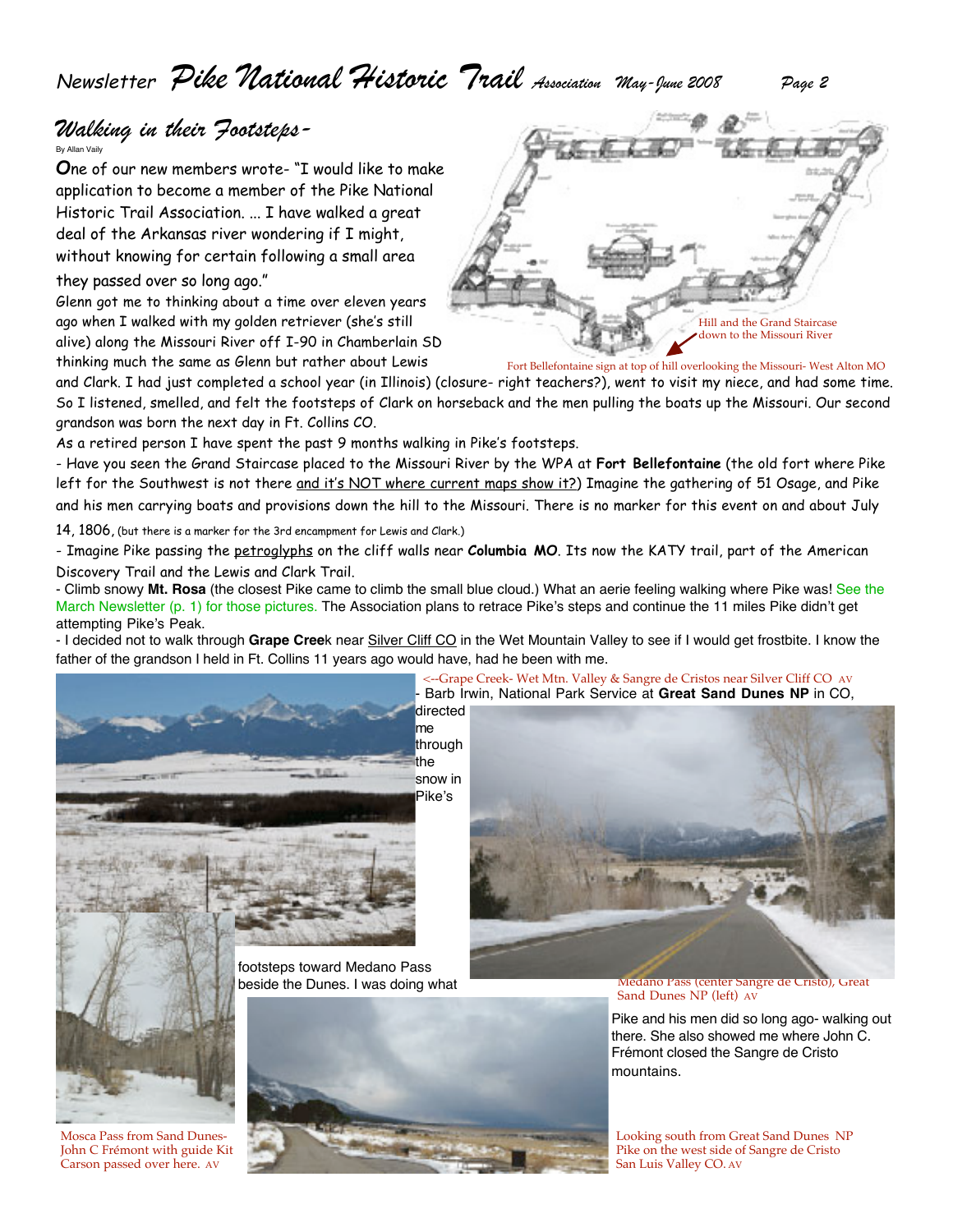# Newsletter *Pike National Historic Trail Association May-June 2008 Page 3*

San Antonio Mtn. NM from the Pike Stockade. The Old Spanish Trail (now a Nat. Hist. Tr. & the route the Spanish took Pike's men existed on both sides of San Antonio Mtn. AV



Fairplay CO where Pike found the headwaters of the South Platte.

- Imagine Pike's feelings when they returned to **Cañon City CO**, when he and Robinson realized on December 21 and 22 that he was standing near the headwaters of the Arkansas (Leadville CO.)

-Zebulon Montgomery Pike, Jr. (the great, great, great grandnephew of Pike) showed me where they **Christmased** near Salida CO. Wonderful- unsalted raw buffalo. See March issue p. 4.

-I could not find Pike in the **Royal Gorge** as I road down where he climbed up the Gorge's walls, although he is surely remembered there.

See November issue P. 1 for pic of Pike Gulch.

*Walking in their Footsteps (continued)*

-Chris Youngs went out in the snow to the **Pike Stockade**, south of Alamosa CO on one snowy day. (See pic in March issue p.4) I've felt the lay of the land from the Sand Dunes ro rhw Stockade as Pike and it makes the route he took sensible. It also makes one feel a sense of the hardships suffered by Pike and his men. I saw were the Spanish took Pike toward San Antonio Mountain in New Mexico through Senator Ken Salazar and Congressman John Salazar's ranches. Imagine that!

- I have looked out over **Cheyenne Bottoms** in Kansas (it was wet in 1806 also and see Feb issue p. 4). Gee, he Robinson and Wilkinson came

through here. -I felt the cold in **South Park** near the former town of Arthurs near





Finally, we stood where Pike first saw the "**small blue cloud**"- Pikes Peak, 200 years to the minute on November 15, 2006 at 2pm. The Santa Fe Trail Association and other groups were dedicating a rock just south of Ft. Lyons (SE of Las Animas CO- see pic on the back of our Membership bouchure and the Nov issue p. 2.) Don Headlee acted the part of Zeb Pike and I had the pleasure of of talking with the great grandson of Christopher (Kit) Carson- John Carson- for an hour.

## *Pike and his men*

Dr. Don Jackson, the editor of the highly respected The Journals of Zebulon Montgomery Pike, related his thoughts on "Zebulon Pike's Motley Crew-" or as Pike described them "perfectly capable of getting the job done, but all in all a set of damned rascals!" Jackson emphasized that Pike sympathized with the hardships encountered by his men.

Jackson related facts about the group as a whole-

---He feels that Pike might say to us: " 'I was always thought of as the poor man's Lewis and Clark. President Jefferson barely noticed me,' " and his men.

and what is known about each man

Robinson, Dr John H.---"a Virginia physician" ... "willing prisoner, offered to stay and work for them explore for them " ... Meek, William E.---"close buddies" with Theodore Miller, who "had been promoted to sergeant when the group was captured by the Spanish and taken to Chihuahua in Mexico." "In the Mexican prison,' after an argument, "Meek killed Pvt. Miller with his bayonet." "Meek was held until 1820 and in 1821 arrived at Fort Smith, Ark, after being released by order of the king of Spain."

Jackson, Jeremiah R.---"After Pike's men built a stockade on the Conejos River,".. he "and four other men were sent back across the Sangre de Cristos to bring in the invalids who had been left behind because they couldn't travel."

Brown, John---"a private in his 50's, had served well on Pike's first expedition." "On the second trip, his courage and strength finally gave out and in the Wet Mountain Valley he complained that this kind of hunger, cold and fatigue was more than a man can stand." "Although Pike sympathized, he couldn't afford to have that kind of talk in camp, so he reprimanded Brown for 'mutinous and seditious language.' After the expedition, Brown deserted the Army."

Carter, Jacob---"about 36 and a carpenter from Columbia, VA, reenlisted in the Army in 1810."

Daugherty, Thomas---"a farmer from Pennsylvania, was disabled by frostbite during that awful winter along the Sangre de Cristos, and had to be left behind for a time and later recovered. He was detained in Chihuahua for two years by the Spanish and was discharged in 1818."